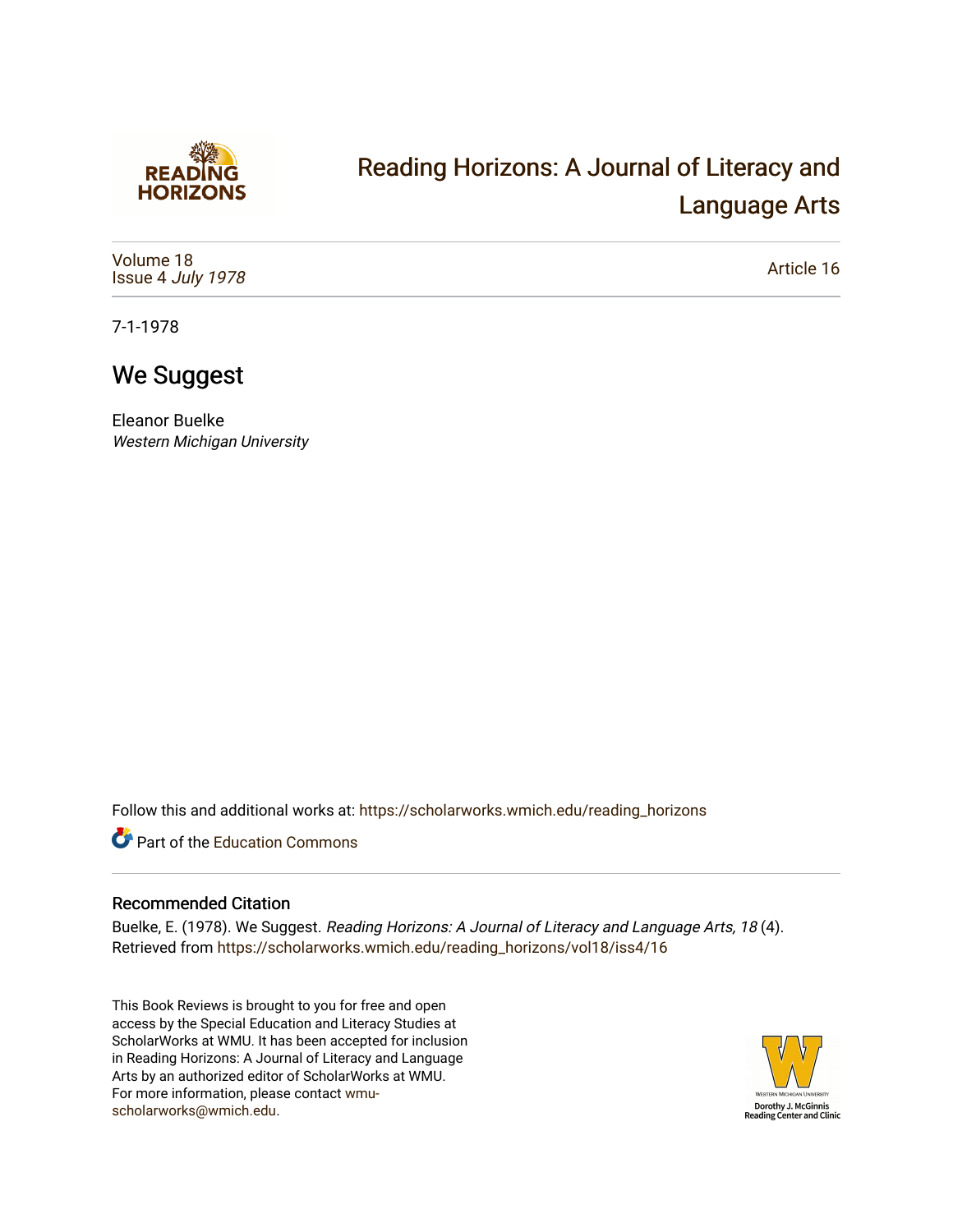### *WE SUGGEST* **WE SUGGEST**  *Eleanor Buelke Eleanor Buelke*

Stauffer, Russell G. Stauffer, Russell G. **A ction Research in LEA. Instructional Procedures** *A ction Research in L.E.A. Instructional Procedures*  Newark, Delaware: University of Delaware, 1976. Pp. 305.

Newark, Delaware: University of Delaware, 1976. Pp. 305.<br>Contact is the basic word in education. It means that the teacher must relate himself to his students not as one brain to other must relate himself to his students not as one brain to other brains-a well-developed brain to still undeveloped ones-but as one being to other beings; .... What is required is not merely <sup>a</sup> one being to other beings; .... What is required is not merely a search for information from below and a handing down of in search for information from below and a handing down of information from above, nor a mere interchange of questions and formation from above, nor a mere interchange of questions and answers, but a genuine dialogue into which the teacher must enter answers, but a genuine dialogue into which the teacher must enter directly and unselfconsciously . . . .' directly and unselfconsciously .... '

If ever there were a teaching method tailor-made for "genuine If ever there were a teaching method tailor-made for "genuine dialogue" between and among teachers and learners, it is epitomized by dialogue" between and among teachers and learners, it is epitomized by instructional procedures of the language-experience approach. As reported instructional procedures of the language-experience approach. As reported in this publication, action research in this area demonstrates this in this publication, action research in this area demonstrates this repeatedly. In the first section of the volume, Stauffer discusses the repeatedly. In the first section of the volume, Stauffer discusses the dimensions of a sound reading program leading to high competencies in dimensions of a sound reading program leading to high competencies in responsible choices for "freedoms of self, of a scholar, of a citizen and of responsible choices for "freedoms self, of a scholar, of a citizen and of mankind." Here, he advances certain convictions about the characteristics mankind." Here, he advances certain convictions about the characteristics of the reading process, and practices which further its effective develop of the reading process, and practices which further its effective development, mastery, and utilization. Over and over again, through such phrases as "evaluate process," "active searching and decision making," "continuous reciprocity of language and thought," and "functional contexts" of concept and language learning, he emphasizes that acquiring the cognitive skills and language learning, he emphasizes that acquiring the cognitive skills necessary to attain the versatile reading achievements of a scholar requires necessary to attain the versatile reading achievements of a scholar requires competent instruction, constant interaction, and conscientious, intentional competent instruction, constant interaction, and conscientious, intentional study. Everywhere, today, teachers are faced with more and greater study. Everywhere, today, teachers are faced with more and greater pressures **topush,** for completion ofschedules; to**produce,** for compilation pressures to *push,* for completion of schedules; to *produce,* for compilation of scores; to *perform*, for competitive scrutiny; and to *prove* that standard curriculum by fiat produces popular scholarship. To help their students curriculum by fiat produces popular scholarship. To help their students achieve high competencies, reading teachers must be able to distinguish achieve high competencies, reading teachers must be able to distinguish between methods based uponsound, compatible pedagogy and philosophy, between methods based upon sound, compatible pedagogy and philosophy, and those dictated by the time-consuming trivialities of many of the newer, and those dictated by the time-consuming trivialities of many of the newer, basal "delivery and management systems." This author provides good basal "delivery and management systems." This author provides good direction for determining where/how to delegate priorities of teaching time and energy so that these two precious elements will be conserved and and energy so that these two precious elements will be conserved and enhanced, not wasted nor diminished, and so that the mind-nourishing, enhanced, not wasted nor diminished, and so that the mind-nourishing, thinking process of reading may not be sacrificed upon the altar of thinking process of reading may not be sacrificed upon the altar of

Martin Buber. The Way of Response, p. 94. New York: Schocken Books, 1975.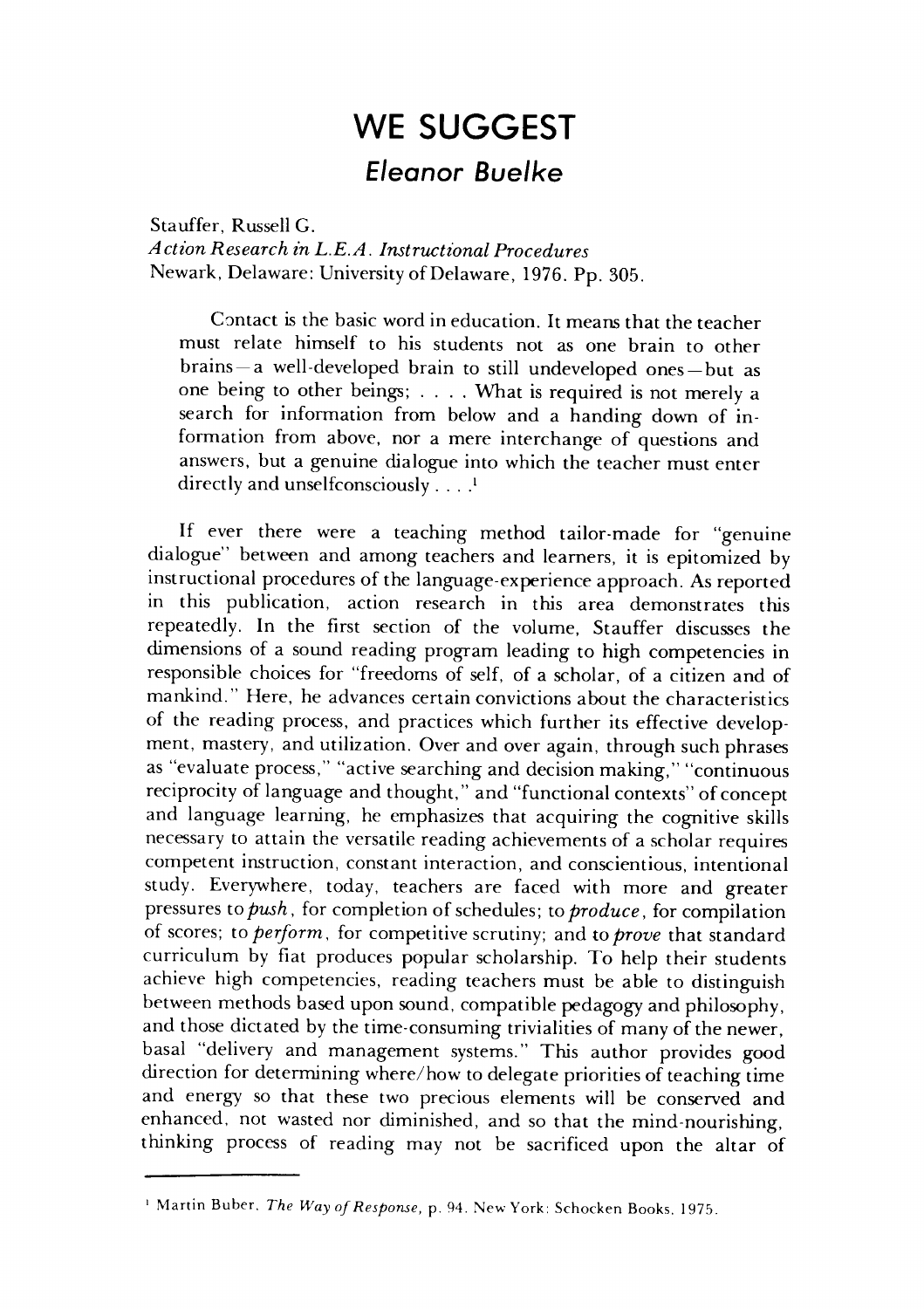### 3i2-r/i *312-rh*

ephemeral success in completion of the next level text/workbook. To this ephemeral success in completion of the next level text/workbook. To this end, Stauffer sets forth certain convictions: end, Stauffer sets forth certain convictions:

1. The reading process is akin to the thinking process. Cognitive actions required in the fruitful search for meaning constitute the most striking features of the process; most striking features of the process;

2. Command of the reading-thinking process is developed best 2. Command of the reading-thinking process is developed best in the dynamics of a group situation. Actions involving searching in the dynamics of a group situation. Actions involving searching and decision making are focused on cognitive enrichment, with and decision making are focused on cognitive enrichment, with resulting development of processes of thinking and logical methods resulting development of processes of thinking and logical methods of inquiry; of inquiry;

3. Group directed reading-thinking activities provide the group 3. Group directed reading-thinking activities provide the group with useful ways of behaving, helping the individual members to with useful ways of behaving, helping the individual members to know themselves and their limitations, and to be self-generative in know themselves and their limitations, and to be self-generative in their learning;

4. Utilizing the principles and practices associated with the 4. Utilizing the principles and practices associated with the structured, multivaried and adaptive language-experience approach structured, multivaried and adaptive language-experience approach is the best way to take advantage of the linguistic, experiential and is the best way to take advantage of the linguistic, experiential and cognitive maturity that children possess. Through these functional cognitive maturity that children possess. Through these functional strategies children acquire word recognition and comprehension strategies children acquire word recognition and comprehension power; they also learn to transfer these powers successfully to many printed sources; printed sources;

5. The school library, together with public libraries and 5. The school library, together with public libraries and classroom libraries, must provide the hub of a sound reading in classroom libraries, must provide the hub a sound reading instruction program. These multi-media centers have the potential to struction program. These multi-media centers have the potential to capture interest and to promote a taste for the desire to read; capture interest and to promote a taste for the desire to read;

6. To read is to comprehend and to manipulate concepts; 6. To read is to comprehend and to manipulate concepts; therefore, concept development is of primary importance in reading therefore, concept development is of primary importance in reading instruction. Concepts are not acquired by explanations and instruction. Concepts are not acquired by explanations and memorization, but through experiencing them in their functional memorization, but through experiencing them in their functional contexts; and contexts; and

7. The efficient reader is the versatile reader. Sound and 7. The efficient reader is the versatile reader. Sound and thorough reading instruction, with purposes for reading as the thorough reading instruction, with purposes for reading as the principal determiners, will demand decisions on adjustment of rate; principal determiners, will demand decisions on adjustment of rate; rate of comprehension becomes more important than rate of reading. reading.

Recognition of the foregoing components and provision for their inclusion/facilitation in the reading program, not on a short term basis, but clusion/facilitation in the reading program, not on a short tenn basis, but across the years, will help children acquire and refine their cognitive skills. across the years, will help children acquire and refine their cognitive skills.<br>Thus, may their minds grow to the "disciplined and dignified, competent and productive, vigilant and independent." In such an instructional set and productive, vigilant and independent." In such an instructional setting, much is required of teachers in terms of time, competencies, personal ting, much is required of teachers in tenns of time, competencies, personal involvement, confidence, and energy spent on improvement of classroom involvement. confidence, and energy spent on improvement of classroom learning, which, in itself, is a just reward. learning, which, in itself. is a just reward.

To be effective, teachers and others interested in improving classroom To be effective. teachers and others interested in improving classroom instruction in the reading-thinking processes must work through first-hand instruction in the reading-thinking processes must work through first-hand